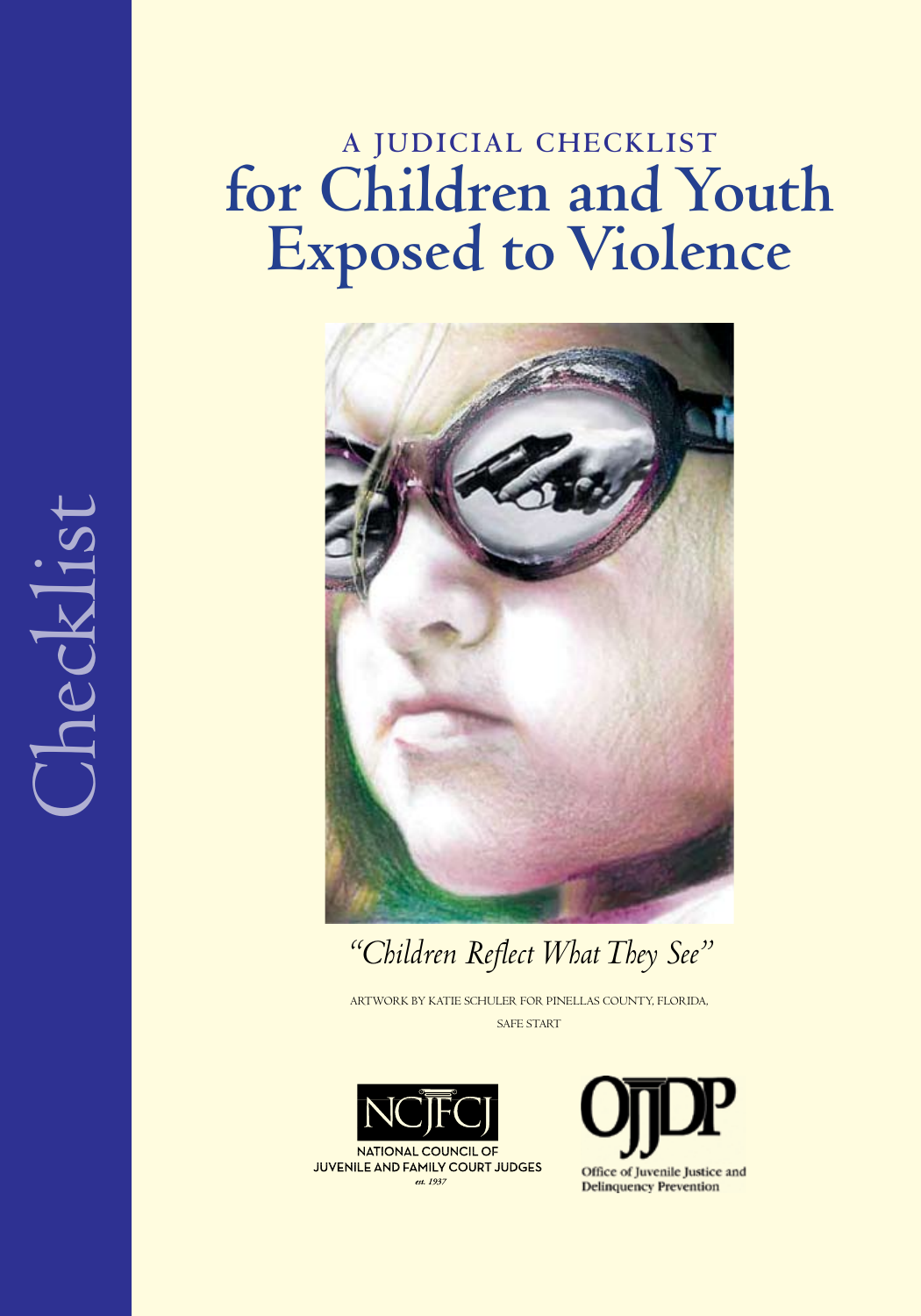# **CHECKLIST**

# for Children and Youth Exposed to Violence

### Exposure to Violence & Type of Exposure

#### $\blacktriangleright$  Have risk factors for exposure to violence been identified?

Risk factors include, but are not limited to:

- $\Box$  Chronic violence in the community from which the child was removed or currently resides (e.g. The following occur on a regular basis in the community: shootings, stabbings, homicides, muggings, drug deals, gang violence, etc.)
- $\Box$  Domestic (family) violence in the home from which the child was removed or currently resides (e.g. physical violence, threats, coercion or intimidation between parents, a parent and an unrelated paramour, a sibling towards a parent)
- $\Box$  Substance abuse and/or alcoholism by parent(s) or primary caregiver(s)
- $\Box$  Violence or ongoing bullying in the school that the child attends or has attended
- $\Box$  Physical or verbal abuse in a teenage 'dating' relationship
- $\Box$  Involvement in a gang or close ties to anyone in a gang
- $\Box$  Child/youth has spent time living on the streets as a runaway or homeless youth

#### $\blacktriangleright$  Are there indicators that the child has been negatively impacted by exposure to violence?

Indicators may include:

- $\Box$  Physical violence towards people or animals
- $\Box$  Withdrawn or lack of affect or emotions (depression)
- $\Box$  Overly excitable behavior
- $\Box$  Aggressive behavior
- $\Box$  Difficulties regulating behavior (e.g. poor impulse control)
- $\Box$  Anxiety or hyper-vigilance
- $\Box$  Substance abuse and/or alcoholism by child or youth
- $\Box$  Risk taking behaviors (e.g. sexual promiscuity, drug use)
- $\Box$  Suicide attempts or other self-destructive behavior (e.g. selfmutilation or cutting)
- $\Box$  Difficulty paying attention
- $\Box$  Problems in school (e.g. truancy, poor grades, detentions, suspensions, expulsions, bullying—victim or perpetrator, etc.)
- $\Box$  Difficulty with peers and appropriate social interactions (e.g. fighting, unable to make friends)
- $\Box$  Diagnosis of Post Traumatic Stress Disorder (PTSD)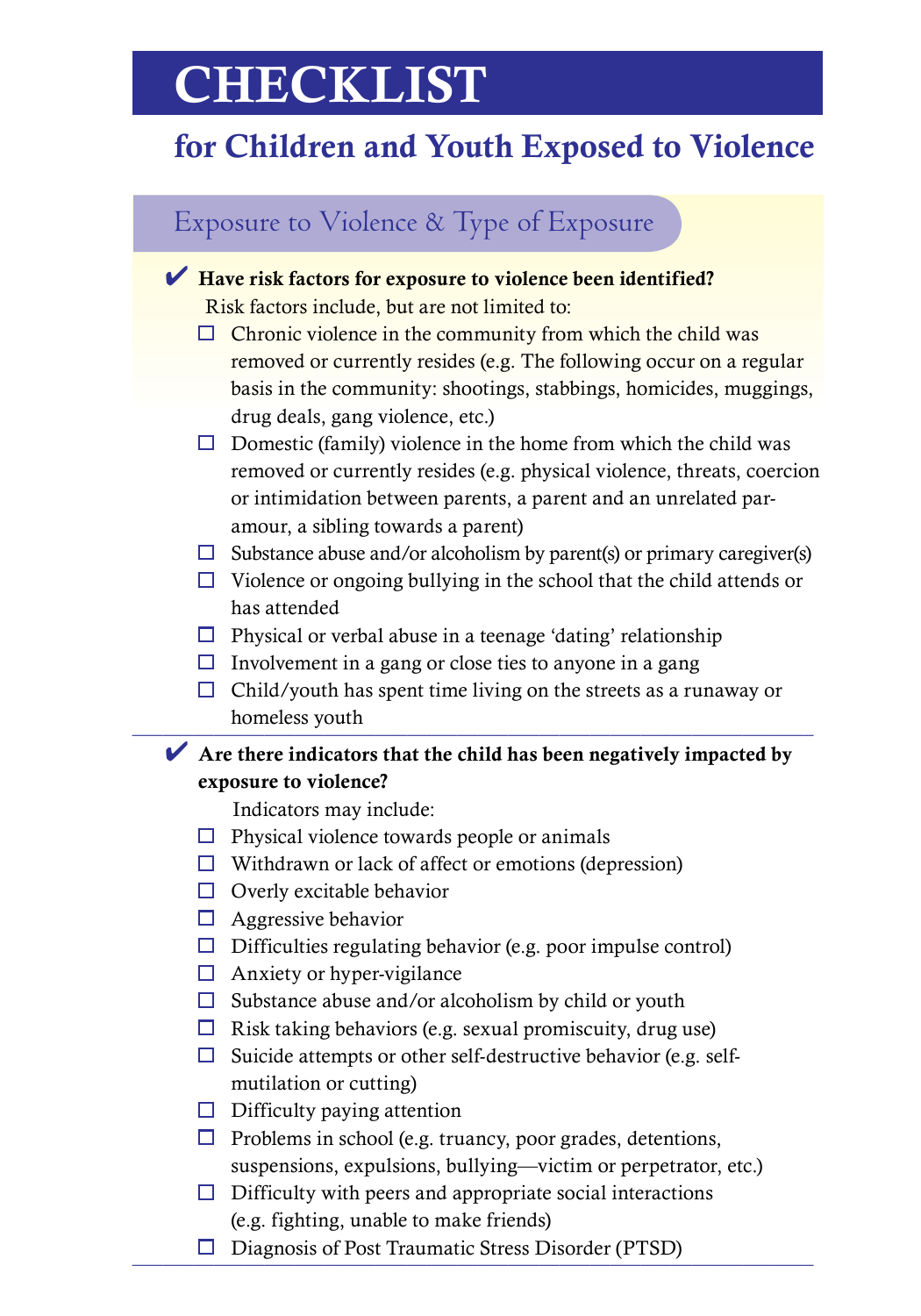| $\blacktriangleright$ How was the child exposed to violence (e.g. heard the violent inci-<br>dent, saw the violent incident, was told about the violent incident,<br>saw the aftermath of the violent incident - stitches, broken bones,<br>bruises in parents or family members)?         |
|--------------------------------------------------------------------------------------------------------------------------------------------------------------------------------------------------------------------------------------------------------------------------------------------|
| $\blacktriangleright$ Was the violence an isolated incident or were there multiple incidents?<br>If multiple incidents, was the perpetrator the same each time or<br>ш<br>different?                                                                                                       |
| If multiple incidents, for how long has the child been exposed to<br>ப<br>violent incidents?                                                                                                                                                                                               |
| $\triangleright$ Does the child/youth have a significant relationship with the perpetrator?                                                                                                                                                                                                |
| $\triangleright$ Does the child/youth have a significant relationship with the <i>direct</i><br>victim of the violent act or acts?                                                                                                                                                         |
| $\blacktriangleright$ Where did the violence take place?<br>The child/youth's home with biological family<br>ப<br>The child/youth's placement (foster care, relative, non-relative)<br>ப<br>In the community/neighborhood<br>ப<br>At school<br>H<br>At a friend's house<br>□<br>Other<br>П |
| Legal System Responses                                                                                                                                                                                                                                                                     |

therapeutic, no contact)?

4 If the juvenile court does *not* have jurisdiction over the perpetrator is a protective order necessary to protect the child/youth?

 $\Box$  If so, is a protective order in place or is one being sought in the appropriate venue?

 $\Box$  Who will assist or is assisting the child/youth and/or adult victim in seeking the restraining order?

- $\vee$  Can the child's/youth's current caregiver protect him/her from further exposure to violence?
	- $\Box$  Is the caregiver afraid of or threatened by the perpetrator (if known)?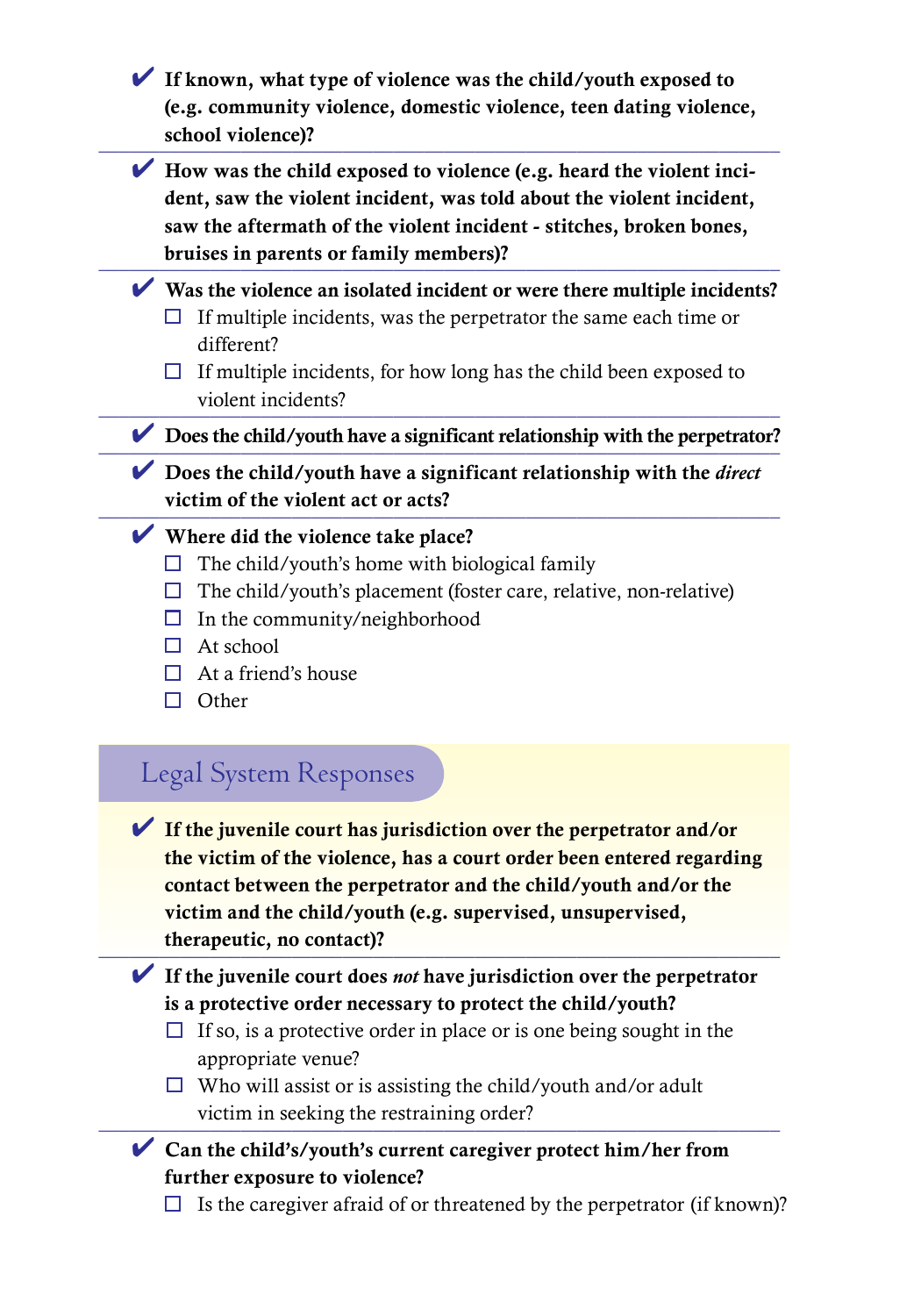- $\Box$  Is the caregiver willing and able to enforce any restraining orders?
- $\Box$  Does the caregiver live in a neighborhood with a high likelihood of exposing the child/youth to acts of violence in the community? If so, see additional questions related to children's exposure to violence?

#### $\blacktriangledown$  Was/is law enforcement involved during or after the child's/youth's exposure to violence?

- $\Box$  If not, is it appropriate to contact law enforcement now?
- $\Box$  If so, were police reports generated and was the perpetrator arrested?

#### $\blacktriangleright$  Is the perpetrator being prosecuted?

- $\Box$  If so, is the child/youth a witness and/or victim in the case?
- $\Box$  Does the child have a victim/witness advocate?
- $\Box$  Is a protective order necessary to minimize or prevent additional trauma? \_\_\_\_\_\_\_\_\_\_\_\_\_\_\_\_\_\_\_\_\_\_\_\_\_\_\_\_\_\_\_\_\_\_\_\_\_\_\_\_\_\_\_\_\_\_\_\_\_\_\_\_\_\_\_\_\_\_\_\_\_\_\_\_\_\_\_

#### $\blacktriangleright$  Has the advocate for the child/youth inquired into the availability of crime victim compensation through state and/or federal entities?

### Therapeutic Interventions

 $\blacktriangleright$  Has the child been referred for or undergone a psychological and/or developmental evaluation that specifically addresses whether the child was exposed to other forms of violence in addition to the issues that brought the family before the court?

 $\blacktriangleright$  Have recommendations been made by a licensed clinician regarding the necessary therapeutic interventions for the child/youth?

- $\Box$  Have the recommendations taken into consideration the age and developmental stage of the child/youth?
- $\Box$  Have these recommendations considered the cultural background and gender of the child?

#### $\blacktriangleright$  Have referrals been made to the recommended therapeutic interventions?

- $\Box$  Do the interventions take into consideration the age and developmental stage of the child/youth?
- $\Box$  Are the interventions specifically tailored to the cultural background and gender of the child?
- $\blacktriangleright$  If currently involved in treatment, are the child's/youth's current treatment and service providers aware of his or her exposure to the violence described above?
	- $\Box$  Are these interventions age appropriate and developmentally appropriate?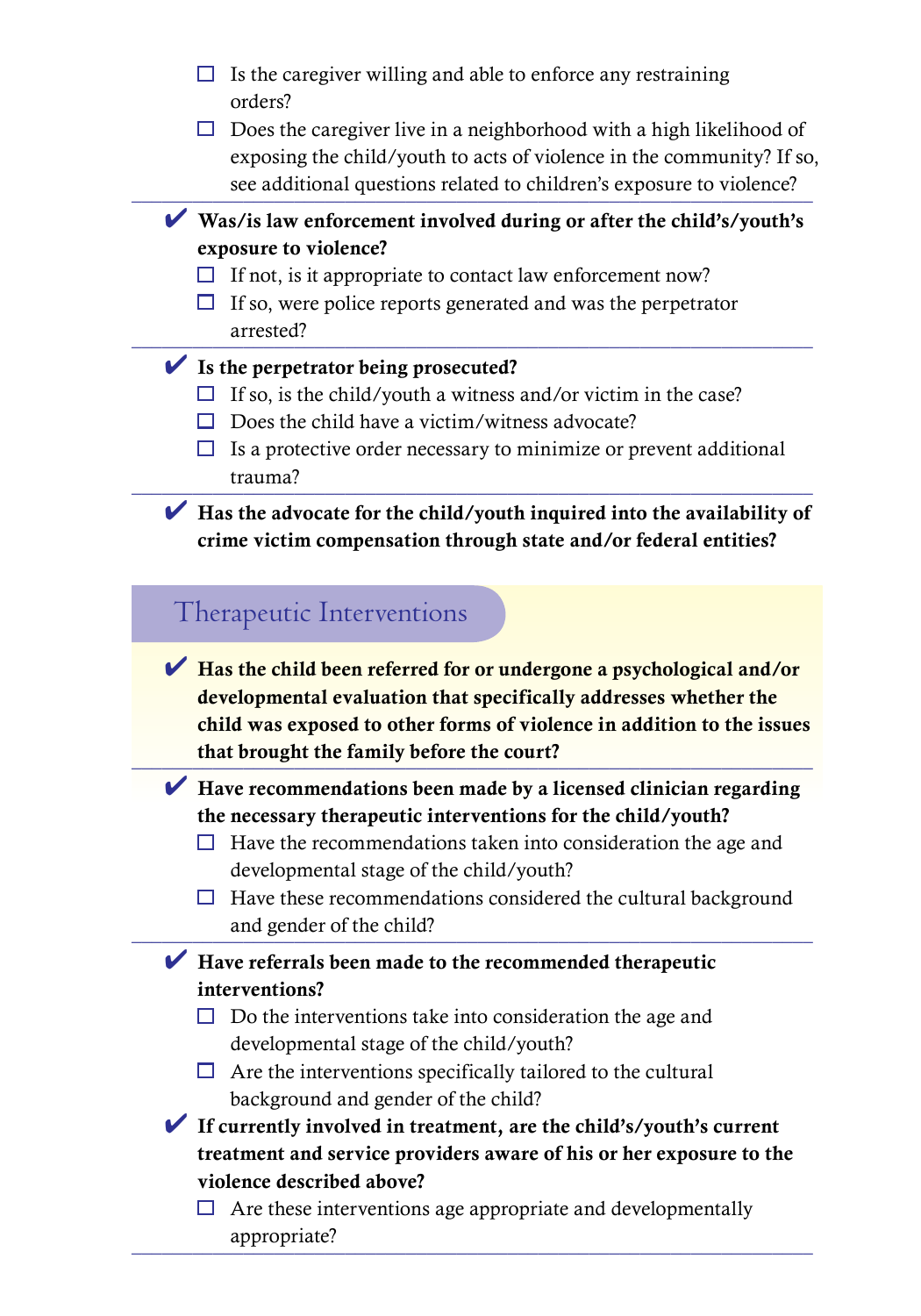| Additional Questions to Ask About Children and Youth<br>Who Have Been Exposed to Domestic Violence                                                                                                                                                                                                                                                                                                                                                                                                                                                                                                                  |
|---------------------------------------------------------------------------------------------------------------------------------------------------------------------------------------------------------------------------------------------------------------------------------------------------------------------------------------------------------------------------------------------------------------------------------------------------------------------------------------------------------------------------------------------------------------------------------------------------------------------|
| Has the adult victim been provided an opportunity to seek an<br>'injunction for protection,' 'no contact order,' or 'protective order'?<br>Is injunctive relief available within the juvenile or family court system?<br>Does the injunction for protection include orders regarding the<br>ப<br>perpetrator's contact with the children?<br>Has the injunction been made a part of the court record?                                                                                                                                                                                                               |
| $\blacktriangleright$ Has the safety of the adult victim been considered when deciding<br>matters regarding the well-being and protection of the children?<br>Have visitation orders specifically addressed issues such as safe<br>ப<br>exchange and the confidentiality of the adult and child victims' resi-<br>dence?                                                                                                                                                                                                                                                                                            |
| $\blacktriangleright$ Are court hearings held in a manner that is safe for both the child<br>and adult victims of domestic violence?<br>Do the parents and child(ren) have separate attorneys and/or advocates?<br>Is it possible to have separate hearings for the batterer and the victims?                                                                                                                                                                                                                                                                                                                       |
| Are child welfare professionals and domestic violence advocates<br>coordinating their efforts to the extent it is feasible to do so?                                                                                                                                                                                                                                                                                                                                                                                                                                                                                |
| $\blacktriangleright$ Have both the child and adult victims been offered domestic violence                                                                                                                                                                                                                                                                                                                                                                                                                                                                                                                          |
| related therapeutic and supportive services that are culturally<br>sensitive?                                                                                                                                                                                                                                                                                                                                                                                                                                                                                                                                       |
| Have the child and adult victims been linked with a community-based<br>domestic violence advocate?<br>Has the advocate provided information and education about<br>domestic violence, the impact on children of exposure to domestic<br>violence and safety planning?                                                                                                                                                                                                                                                                                                                                               |
| $\triangleright$ Does this court have jurisdiction over the batterer?<br>If so, has the batterer been required to attend a certified batterers'<br>intervention program, or similar quality service, and has the<br>batterer's attendance and progress been closely tracked?<br>If not, have the parties and the court worked with the criminal<br>ப<br>justice system and the victims to ensure that the batterer is held<br>accountable for his/her actions (i.e. criminal prosecution of domestic<br>violence, seeking a civil injunction for protection, prosecuting<br>violations of probation or injunction)? |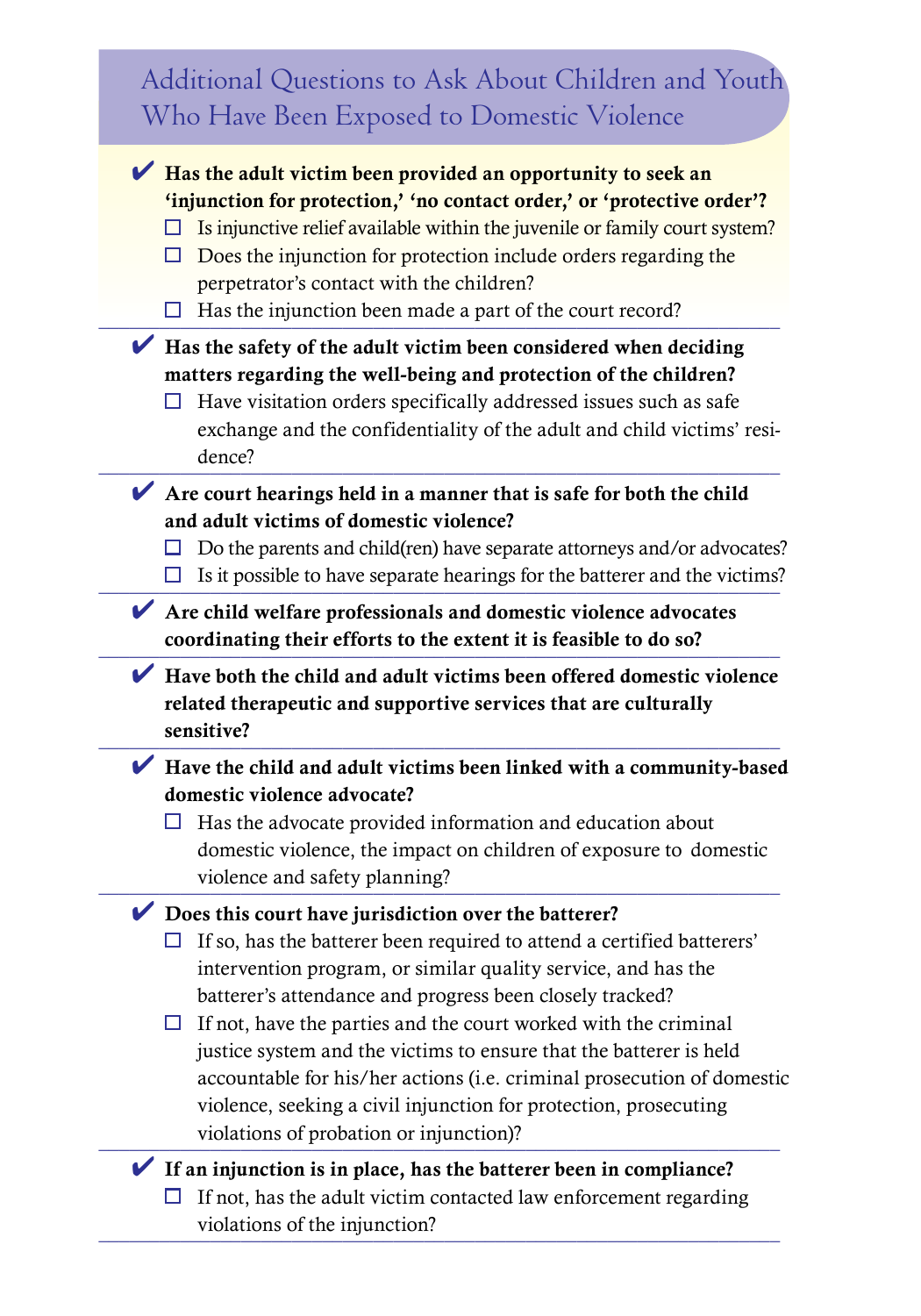- $\vee$  What community and/or domestic violence shelter-based programs are available to assist child and adult victims of domestic violence with basic needs (food, clothing, shelter) as well as supportive and therapeutic services, including domestic violence advocates?
	- $\Box$  Has a working relationship been developed between these programs and the court?
- $\blacktriangleright$  Are there any community-based prevention and awareness educational efforts specifically aimed at educating families and professionals about the effects on children of exposure to domestic violence?
	- $\Box$  Is the court coordinating with these educational campaigns to ensure that court-related professionals are informed about domestic violence and children?
- $\blacktriangleright$  Have formal relationships been developed between the court, child protective services and the domestic violence community to enhance cooperation, coordination and effectiveness?

## Additional Questions to Ask About Children and Youth Exposed to Community Violence

- $\blacktriangleright$  Are community policing or similar efforts underway in the child's current community or the community in which he or she will be placed?
	- $\Box$  If so, have the victim's advocates linked with community police to discuss the victim's experience with community violence and possible safeguards that can be put in place?
	- $\Box$  If not, has anyone connected with local law enforcement to institute a similar type of program?
- $\blacktriangleright$  Is the victim's current placement in a 'safe' community or one that is known to be fraught with violence?
	- $\Box$  If the victim is not in a 'safe' community or a 'gun free school zone,' what efforts are being made to identify a safer living environment with either the same or different caregivers?
- $\blacktriangleright$  Has anyone helped the victim to identify a 'safe haven' in the community (i.e. school, community center, church, relative) that can provide a safe, supportive environment for the child?

 $\blacktriangleright$  Have therapeutic trauma-focused group interventions or services (i.e. school or community peer support groups or bereavement counseling) been offered to the victim?